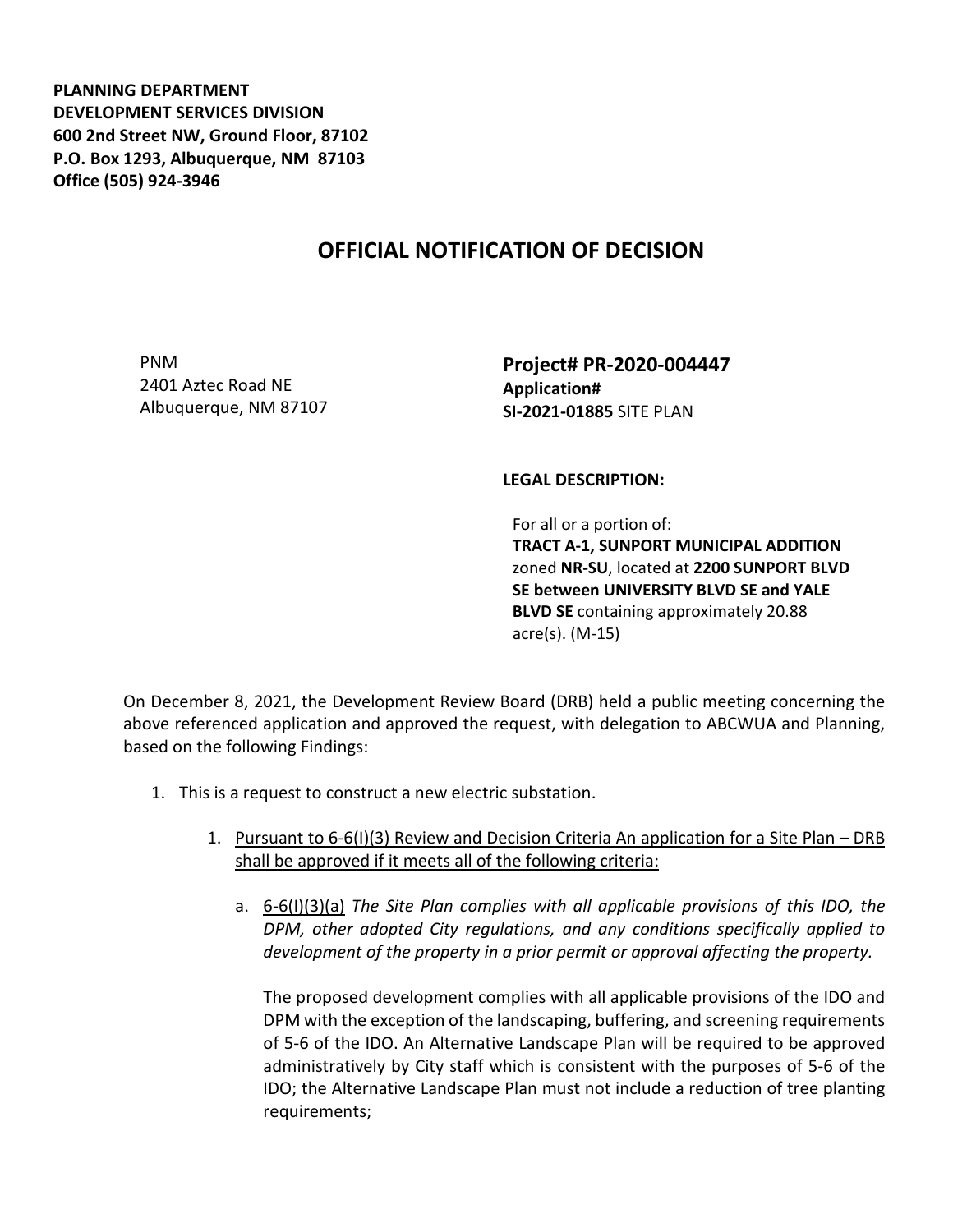the Alternative Landscape Plan must provide equal or superior buffering of adjacent properties from anticipated impacts of the proposed development; the Alternative Landscape Plan must provide equal or superior visual appearance of the property when viewed from the street; and the Alternative Landscape Plan must provide equal or superior carbon dioxide absorption and heat island reductions.

*b.* 6-6(I)(3)(b) *The City's existing infrastructure and public improvements, including but not limited to its street, trail, drainage, and sidewalk systems, have adequate capacity to serve the proposed development, and any burdens on those systems have been mitigated to the extent practicable.* 

The site has access to a full range of urban services including utilities, roads and emergency services. A Traffic Study was not required for this request.

*c.* 6-6(I)(3)(c) *If the subject property is within an approved Master Development Plan, the Site Plan shall meet any relevant standards in the Master Development Plan in addition to any standards applicable in the zone district the subject property is in.*

The site is within the Sunport Master Plan. The development is consistent with the plan requirements.

- 2. The applicant provided notice as required by 6-1-1 of the IDO.
- 3. A work order is required for the removal of the public sewer main on the site for which the irrigation meter shall be held until completion of the public sewer main removal.

## **Conditions:**

- 1. This Site Plan is valid 7 years from DRB approval (12/8/2021). An extension may be requested prior to the expiration date.
- 2. Final sign off is delegated to ABCWUA for a paper easement for public sanitary sewer.
- 3. Final sign off is delegated to Planning for a signature block for DRB and Environmental Health signatures; Environmental Health signature; project and application numbers to be added to the Site Plan; Alternative Landscape Plan approval; turnarounds to be provided in front of the University Boulevard gates; minor notes for the driveway detail as discussed at the December 8, 2021 hearing; add a landscape note to require a minimum of 5-feet of clearance from the trail to any plant material; submit PNM property easement to the City of Albuquerque Parks and Recreation Department (PRD) for review and possible update to allow for PRD access to the trail for maintenance into perpetuity; and for the Site Plan sheets to be signed and sealed by a licensed design professional.